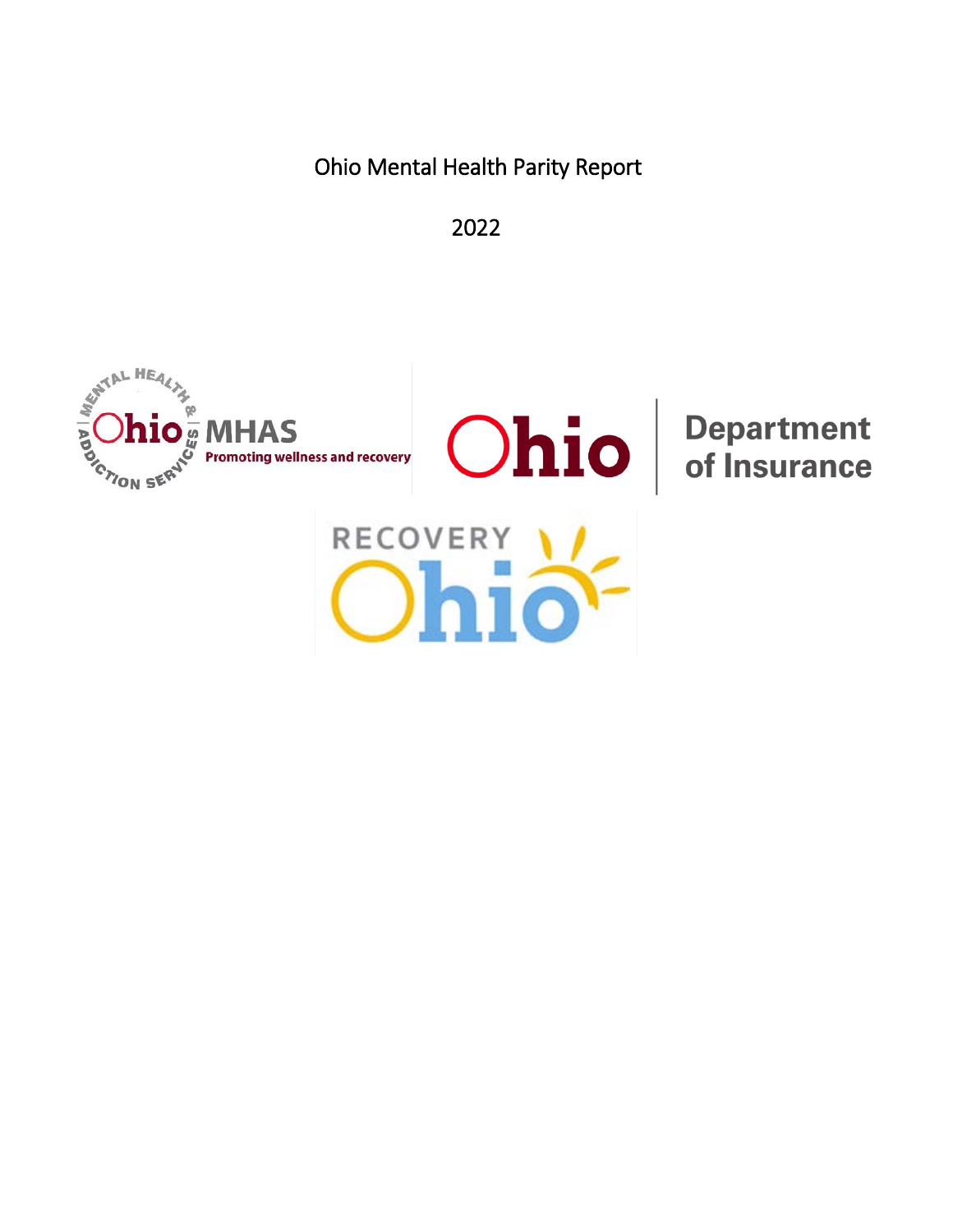# Purpose of This Report

Pursuant to Ohio Revised Code (ORC) 3901.90 – "The superintendent of insurance, in consultation with the Director of Mental Health and Addiction Services, shall develop consumer and payer education on mental health and addiction services insurance parity and establish and promote a consumer hotline to collect information and help consumers understand and access their insurance benefits. The Ohio Department of Insurance (ODI) and the Ohio Department of Mental Health and Addiction Services (OhioMHAS) shall jointly report annually on the departments' efforts, which shall include information on consumer and payer outreach activities and identification of trends and barriers to access and coverage in this state. The departments shall submit the report to the general assembly, the joint Medicaid oversight committee, and the governor, not later than the thirtieth day of January of each year."

# The Law

The primary laws that are used for regulatory and compliance oversight are the Federal Mental Health Parity and Addiction Equity Act (MHPAEA) and Ohio's Mental Health Law as defined by ORC 1751.01, 3923.28, 3923.281, and 3923.282.

Both MHPAEA and the state law work together to help achieve parity among mental health benefits and medical/surgical benefits.

MHPAEA, often referred to as "mental health parity," generally requires that mental health conditions and substance use disorders be treated by a health plan in the same or similar manner as the plan treats benefits for medical and surgical conditions and disorders. Financial requirements such as co-pays, deductibles and out-of-pocket maximum limitations applied to mental health and substance use benefits should not be more restrictive than for medical/surgical benefits. Similarly, any treatment limitations—such as prior-authorization requirements, visitation limits or treatment setting restrictions—that may apply to mental health and substance use benefits may be no more restrictive than for physical health benefits.

# Overview: RecoveryOhio

Governor Mike DeWine commissioned the RecoveryOhio initiative to coordinate the work of state departments, boards, and commissions by leveraging Ohio's existing resources and seeking new opportunities. While engaging local governments, coalitions, and task forces, RecoveryOhio's goals are to create a system to help make treatment available to Ohioans in need, provide support services for those in recovery and their families, offer direction for the state's prevention and education efforts, and work with local law enforcement to provide resources to fight illicit drugs at the source

# Overview: Ohio Department of Mental Health and Addiction Services (OhioMHAS)

The mission of the Ohio Department of Mental Health and Addiction Services (OhioMHAS) is to provide statewide leadership of a high-quality mental health and addiction prevention, harm reduction, treatment and recovery system that is effective and valued by all Ohioans. The agency works with community partners to embed behavioral health resources into programs that serve individuals of all ages throughout Ohio. This work results in improved healthcare integration and coordinated services that can intervene early to find effective treatments to challenging diseases of the brain.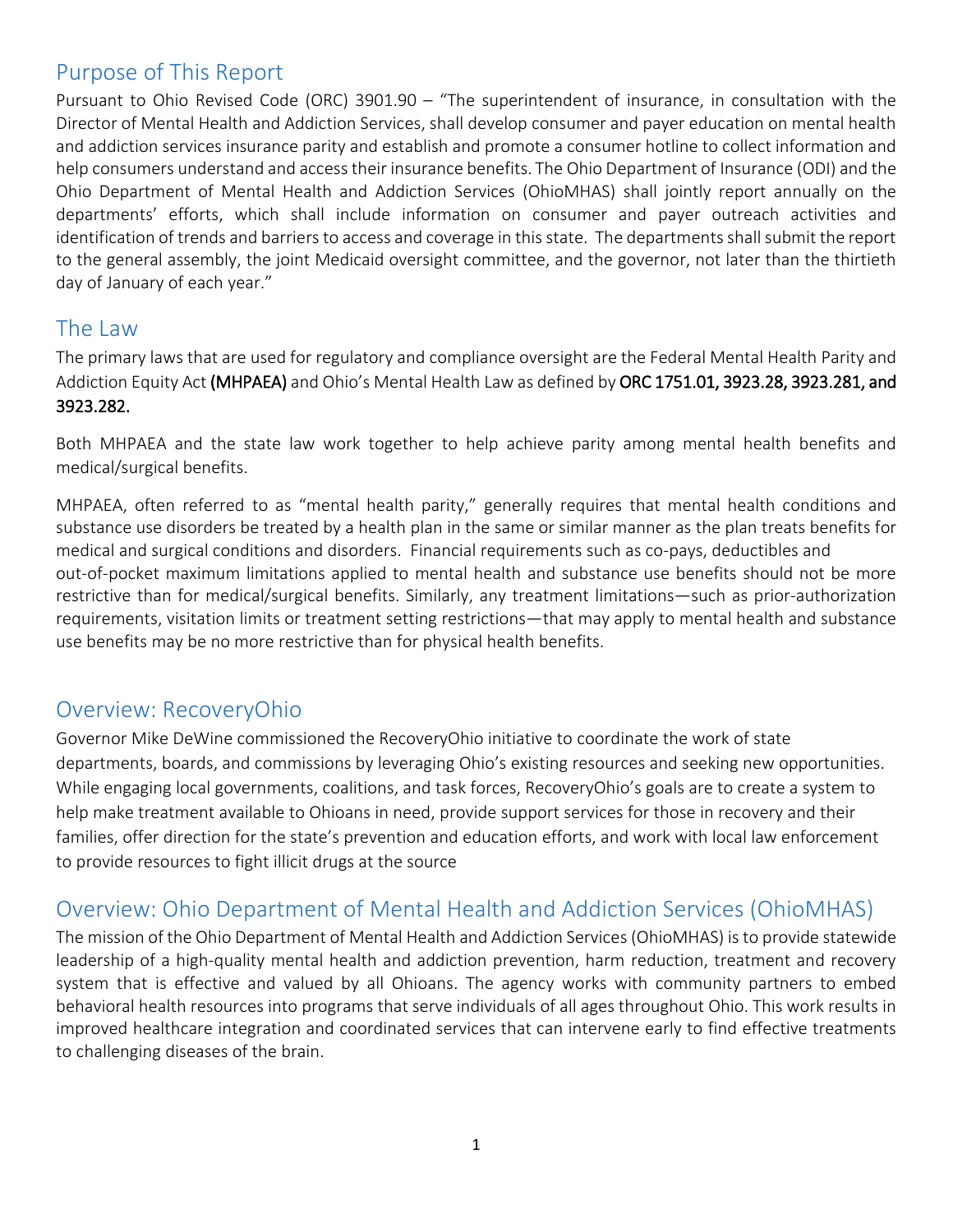# Overview: Ohio Department of Insurance (ODI)

The Ohio Department of Insurance (ODI) regulates the business of insurance in Ohio. Its mission is to serve and protect Ohio consumers through fair and efficient regulations, provide assistance and education to consumers and promote a competitive marketplace for insurers. To carry out this mission, it licenses insurance agents and agencies, investigates allegations of misconduct by insurance agents or agencies, examines claims of consumer and provider fraud, investigates consumer complaints and monitors the financial solvency and market conduct of insurance companies. ODI has jurisdiction over approximately 14% of the health insurance market in Ohio and is charged with reviewing insurance policies and forms used by insurance companies and the premiums they charge consumers in the life, accident, health, managed care and property and casualty insurance lines.

### ODI's Role in Regulating Mental Health Parity

ODI is tasked with regulating and enforcing laws relating to the business of insurance. ODI oversees insurance policies, premium rates, company solvency and helps consumers that have questions or complaints. Related to mental health parity; specifically, ODI reviews health insurance products to ensure that they are in compliance with applicable mental health laws. ODI also helps consumers understand their mental health benefits and resolve complaints against insurance companies. Finally, ODI tracks trends in consumer complaints and other data to determine if further investigation of company practices is needed.

#### ODI Regulation

Oversight of insurer compliance with Ohio's insurance laws takes many forms and involves many different divisions of ODI. The most utilized divisions that ensure compliance are Product Regulation and Actuarial Services, Consumer Services and Market Conduct.

#### Product Regulation and Actuarial Services

The Product Regulation and Actuarial Services division reviews forms and premium rates used by insurers in Ohio. This division reviews products to ensure that statutorily mandated benefits are included and that the products are in compliance with Ohio's insurance laws. In addition, ODI employs actuaries that review rate submissions to ensure that premium rates are actuarially sound.

This division first reviews a proposed insurance product for compliance with mental health parity and other applicable laws to ensure compliance. Once the reviewer has read the submitted documents, the reviewer will formulate a list of "objections" for the company to review. The company must then respond to these objections and resolve them to the satisfaction of the reviewer before ODI will approve the product. For mental health parity specifically, it is during this process that the reviewers will note and ask about provisions in the contract, if any, that appear to violate the law and/or mislead or deceive the consumer. For example, the division reviewed major medical policies from 14 different companies for the 2022 market. On average, ODI reviewers sent 21 objections per review, and of the objections one per review related to Mental Health Parity.

#### Consumer Services Division

The Consumer Services division is the first contact most consumers have with ODI if they have a question about their insurance plan, are filing a complaint, or have a general insurance inquiry. In addition to assisting consumers, this division also monitors companies' compliance with Ohio's insurance laws and regulations.

Representatives assist Ohio insurance consumers through a toll-free hotline, educational materials, social media, community outreach and counseling. Representatives respond to a wide variety of insurance inquiries and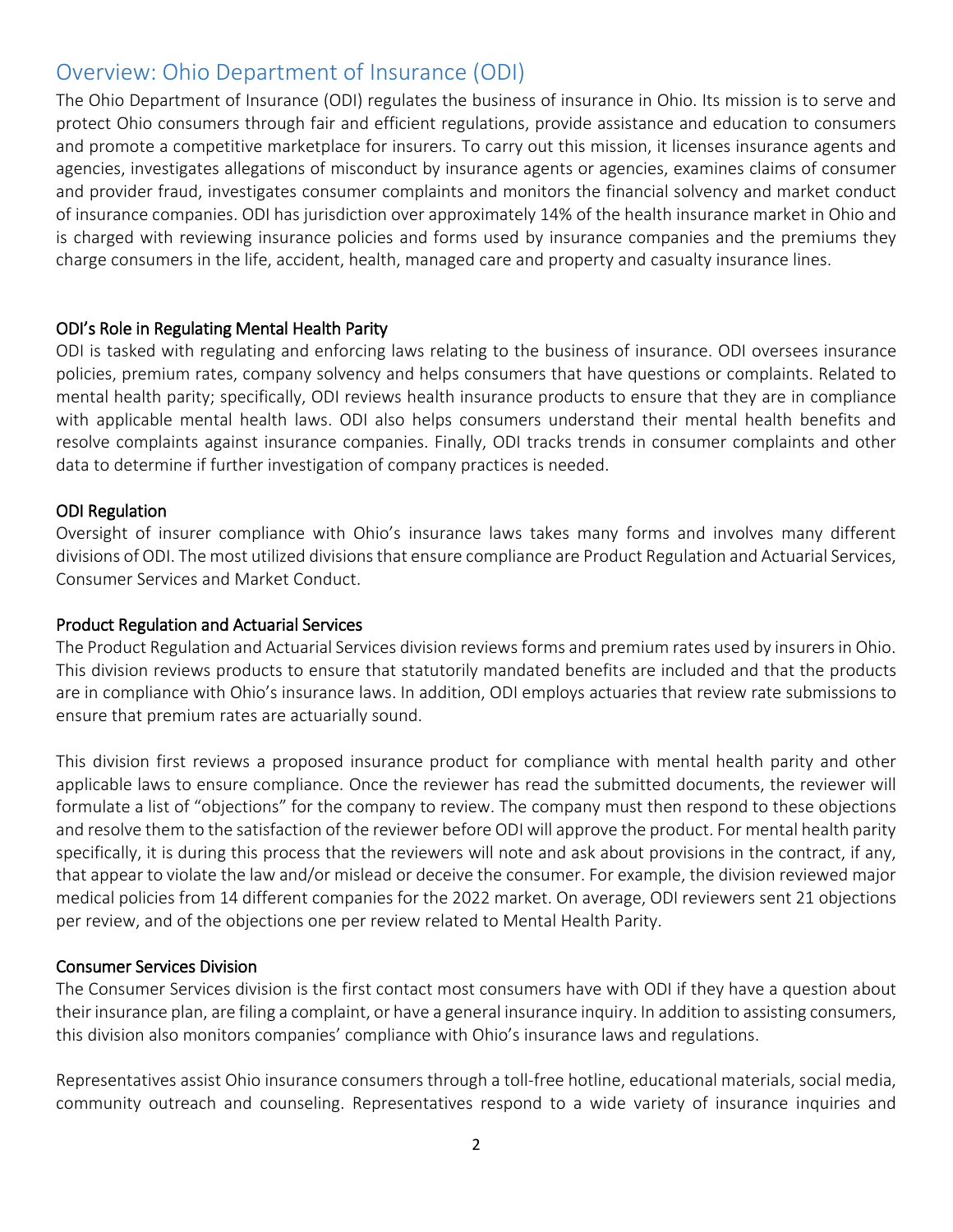investigate insurance complaints against companies and agents. There are different reasons why a consumer may contact Consumer Services regarding their insurance benefits, including:

- Help navigating their certificate of coverage
- Questions about claim delays, denials and policy rescissions
- Filing a complaint
- Questions about rate increases
- Educational information about insurance benefits

When a consumer contacts the Consumer Services division, they speak directly with trained representatives who are well-versed in the applicable type of insurance they are inquiring about (including mental health parity) and Ohio statutes and regulations. ODI's Consumers Services' representatives have experience handling a variety of health benefit matters ensuring the consumer is receiving the best possible assistance. In addition to assisting consumers, the division also reviews overall complaints to identify ways to improve consumer education, tracks and reports trends in complaints and follows through to ensure complaints are resolved.

## Market Conduct

The Market Conduct division monitors insurers' compliance with Ohio's insurance laws and regulations by examining insurance companies' business practices, such as underwriting, marketing and claims handling. This division is responsible for gathering industry information from a variety of sources, including consumer complaints, company filings and the National Association of Insurance Commissioners (NAIC). For example, if the Consumer Services division is unable to resolve a complaint, the Market Conduct division may be utilized to resolve the issue directly with the insurer. A wide variety of data is analyzed to determine if a particular company or issue is in need of further scrutiny. ODI – through Market Conduct – can request additional reporting, require companies to take corrective action and issue fines or penalties.

# Overview: 2021

## Actions Taken in 2021: Recovery Ohio

## RecoveryOhio Parity Workgroup:

The Parity Workgroup is comprised of staff from the Ohio Department of Insurance (ODI), the Ohio Department of Medicaid (ODM), the Ohio Department of Mental Health and Addiction Services (OhioMHAS), the Department of Administrative Services (DAS), and the Bureau of Workers' Compensation (BWC). Each agency and members of the RecoveryOhio team brings a unique perspective to the group in order to tackle RecoveryOhio Council's recommendations to address parity.

In 2021, the parity workgroup worked on a number of initiatives to increase education and awareness around mental health parity. In conjunction with members of the Parity at 10 Coalition, the work group created two new handouts for behavioral health providers and consumers. The new handouts include a poster to be displayed in emergency departments and facility waiting rooms providing information to patients and families about how to access their insurance benefits. [MentalHealthBenefitsERPoster \(ohio.gov\)](https://insurance.ohio.gov/static/Consumer/Mental+Health+Parity/MentalHealthBenefitsERPoster) The second handout includes information on the appeals processes for both private insurance plans and Medicaid plans. [MentalHealthInsAppealProcess \(ohio.gov\)](https://insurance.ohio.gov/static/Consumer/Mental+Health+Parity/MentalHealthInsAppealProcess)

Additionally, the workgroup identified the need to streamline ODI, OhioMHAS and Medicaid's consumer facing resources. The workgroup launched a training on the Ohio Learns Platform in December that is aimed at helping employees working in each agency's consumer services divisions identify which agency is best equipped to assist in handling and processing Ohioans' mental health and substance use disorder benefits inquiries. The training covers private insurance, some of which are regulated by the Ohio Department of Insurance (ODI), and public insurance, regulated by the Ohio Department of Medicaid (ODM). (See appendix)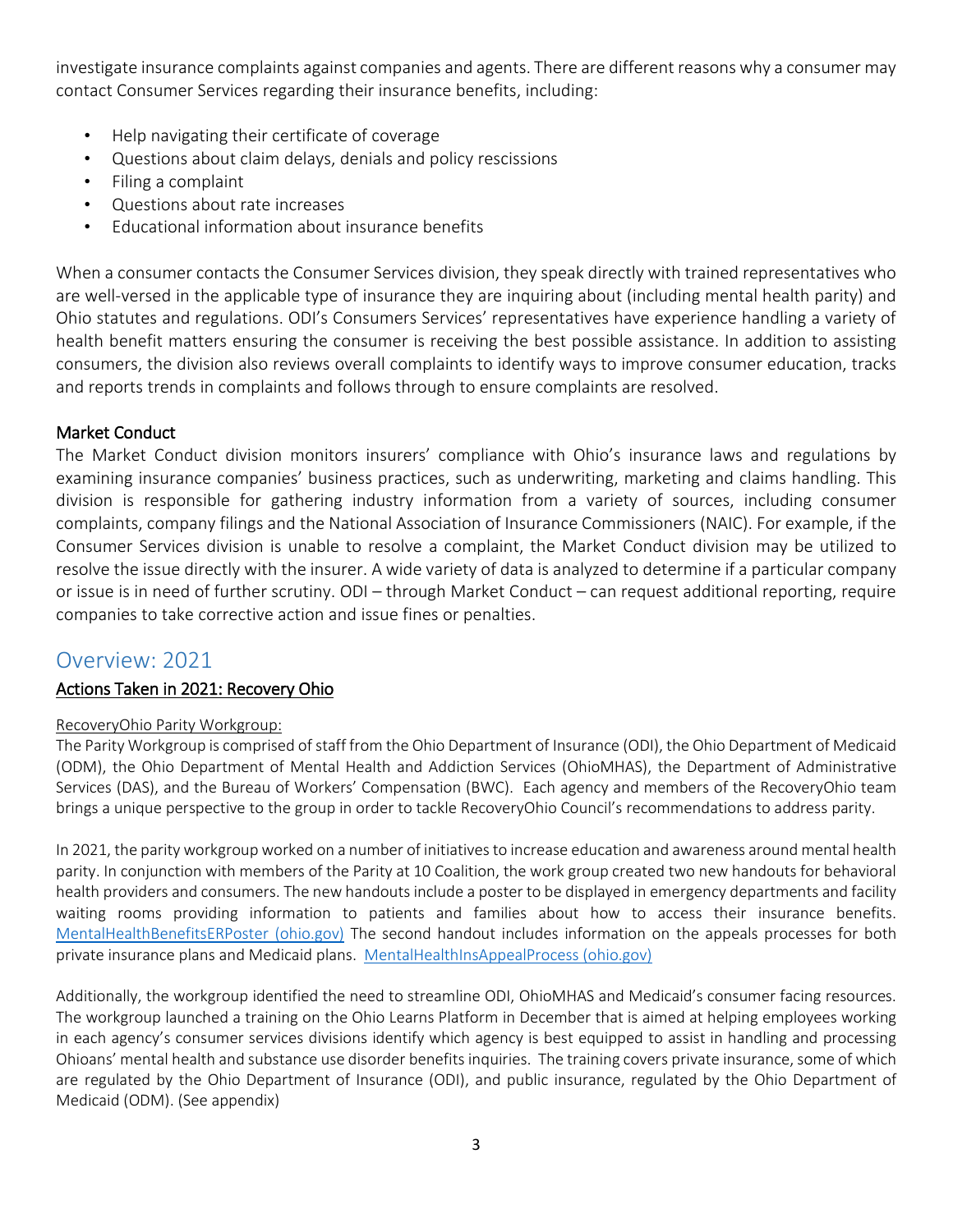# Actions Taken in 2021: Ohio Department of Insurance

# Enforcement Efforts

### Consumer Complaints

In 2021, the Consumer Services Division handled *5428* total complaints; *1902* of them were specific to accident and health insurance. Of those accident and health insurance complaints, 4 were related to coverage for mental health and substance use disorder services and those breakdown as follows:

- 2 were outside of ODI's jurisdiction based on plan type. Consumers were provided additional information for the regulatory agency that is able to best assist them with their case.
- 0 were upheld in the company's favor
- 0 were reversed in the consumers favor
- 2 cases are currently pending

### External Review

Ohioans have the right to appeal a claim denial or an adverse benefit determination through their insurer. ODI can help consumers navigate this process. After a consumer appeals an adverse benefit determination through their insurer, they can request a second review of the adverse benefit determination through their insurer. This second appeal is handled by ODI and is called an external review.

From January 1, 2021, through December 31, 2021, ODI received 17 requests for external review related to mental health and substance use disorder benefits. 15 cases were medical related and reviewed by an independent review organization (IRO) and 2 cases were contractual and reviewed internally by the department:

- 0 were upheld in the company's favor
- 0 was reversed in the consumer's favor
- 2 cases are currently pending

## Enforcement Update

ODI continues to work diligently toward promoting more uniform industry understanding of the law and compliance. To do this, the department has quarterly calls with health plans to provide two-way communication where the department shares information helpful to the health plans and insurers are encouraged to ask questions and get clarification on a number of issues, including enforcement.

Additionally, the department will continue its filing and review requirements centered specifically on MHPAEA into the 2023 plan year. These filing requirements, which were implemented in 2020, require that insurers file a specific set of information regarding compliance with the mental health parity law. ODI has made several improvements to its filing and review process based on suggestions from insurers and stakeholders following the first round of filings in 2020. These improvements include streamlining the filing form and working with a consultant to provide guidance and potentially assist the department in reviewing filings in the upcoming plan year.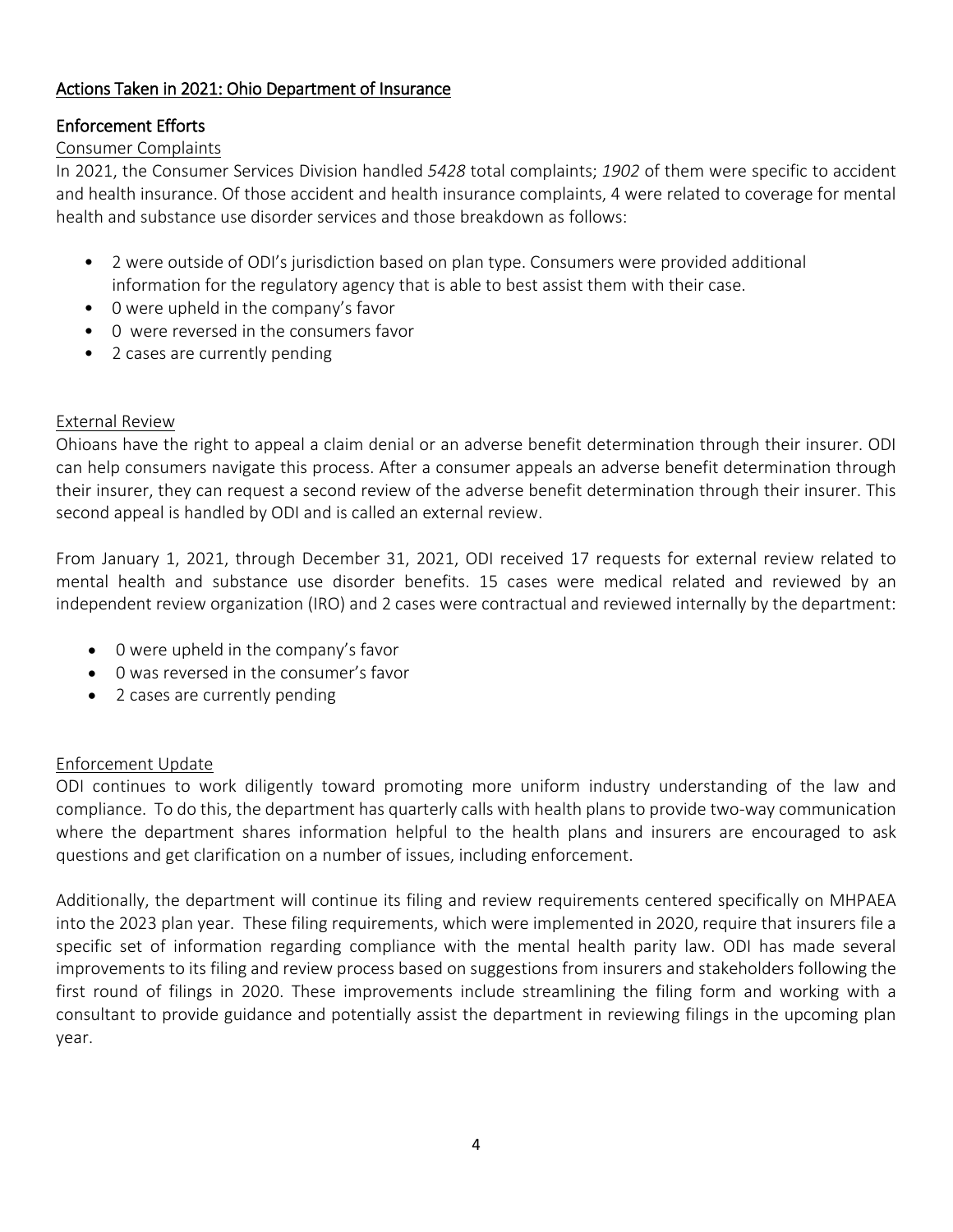The department is actively participating in discussions at the National Association of Insurance Commissioners to support efforts to enhance state oversight in this area. Evaluation of the department's enforcement tools is ongoing.

The department continues to investigate and correct any violations found during the review process or from complaints that have been received.

# Research and Actuarial Analysis of Mental Health and Substance Use Disorder Benefits:

The department is going through the competitive bid process to contract with a firm to evaluate and compare the level of coverage available for mental health and substance use disorder insurance benefits under Medicaid plans(both managed care and fee-for-service) and fully-insured plans operating in Ohio. The purpose of this study is to identify any gaps in coverages and benefits for both adolescents and adults receiving mental health and substance use disorder treatments with a Medicaid plan versus a fully-insured plan.

The department will utilize the funding granted under the budget for FY2022 and FY 2023 to procure a study by submitting a request for proposal to select a bidder. The process will take six to twelve months to complete. The department will coordinate with the Department of Medicaid and other appropriate agencies on this study.

The analysis will provide a cost breakdown of mental health benefits and will be completed by spring of 2022.

# Education & Outreach

With continued support from the Ohio Legislature, the department was allocated \$1 million for each FY 22 and 23. In 2021, the department took a major step forward in our education and outreach efforts. We continued regular communication with stakeholder groups that had already been collaborative partners, while identifying and reaching out to groups all over Ohio that could benefit from our mental health resources and toolkit. These new groups provided new training opportunities and opened the door to reaching more Ohioans.

## Legislative Packets

In May, as a part of Mental Health Awareness Month, ODI put together a digital educational packet of materials for all new Ohio legislative offices and the Ohio Congressional delegation (see appendix). These packets included resources to help legislative offices when interacting with constituents who have questions about mental health and substance use benefits, as well as contact information for ODI's Consumer Services Division for constituent follow-up. The legislative packets also included the following materials:

- Constituent inquiry checklist, to help the legislative office gather information ODI needs to look into an issue or complaint;
- A summary of ODI's consumer complaint process; and
- Background on the state and federal mental health laws and ODI's role in regulating those laws.

## **Trainings**

In 2021, ODI continued offering virtual educational training sessions that were launched in 2020. ODI offers two training tracks. One focuses on consumers and the other focuses on provider–related items. In 2020, most of these trainings were in collaboration with various stakeholder organizations and provider advocacy groups. This year, we launched a new virtual training facilitated through the department and open to all consumers and providers across the state.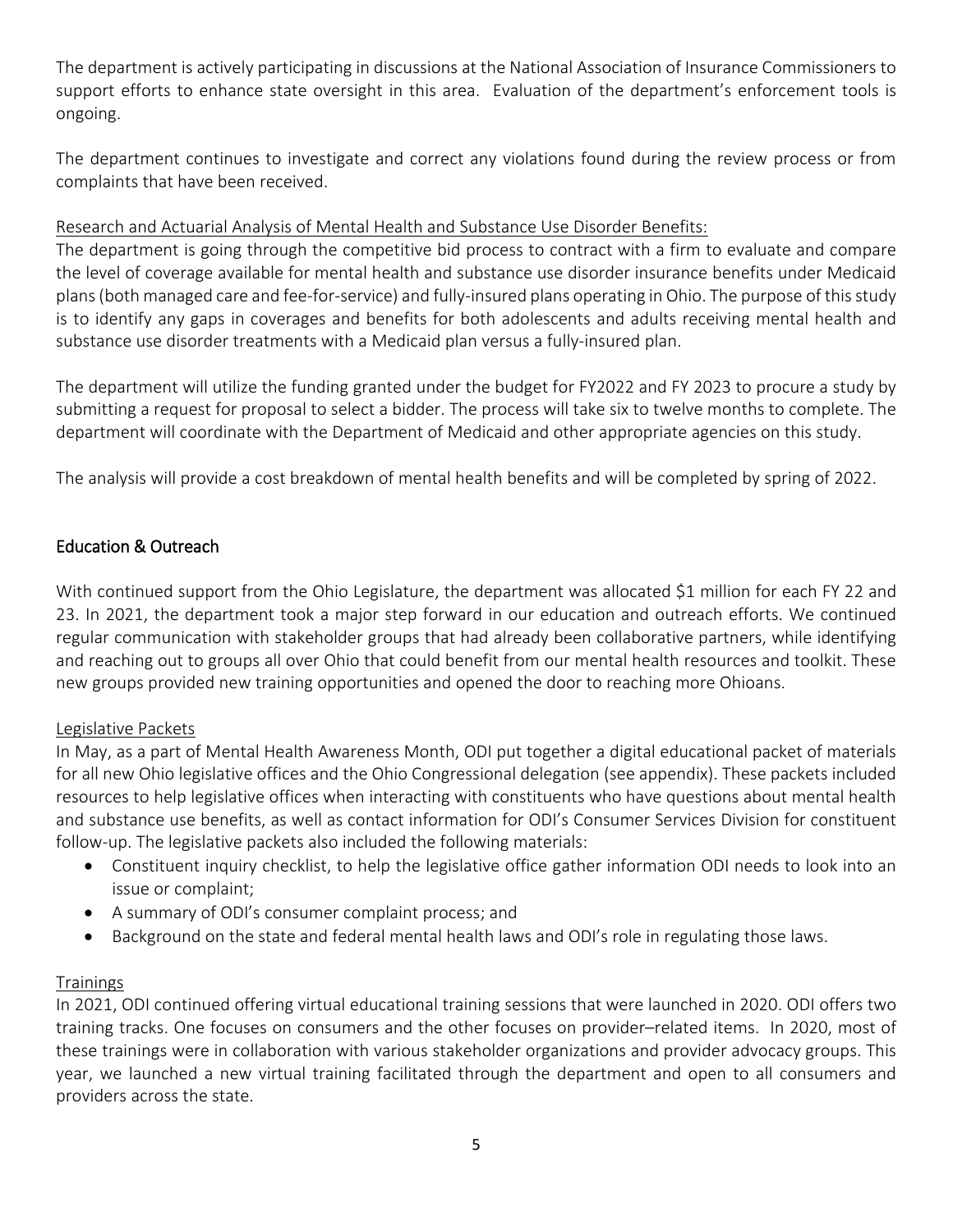The consumer training focuses on reaching families, individuals in recovery, and patient and consumer advocates. The training provides an in-depth look at how to identify and access one's mental health and substance use disorder insurance benefits offered in a plan. The training also provides a step-by-step overview of the consumer complaint and appeals processes along with live demonstrations on filing a complaint or appeal.

The provider training focuses on reaching behavioral health providers, office billing personnel, utilization review teams and other administrative professionals. The training covers the department's role in regulating mental health and substance use disorder insurance benefits, information about the state and federal mental health insurance laws including Ohio's BBMI law and MHPAEA. Lastly, the training provides an overview on how to file complaints and appeals on behalf of patients and or for the providers themselves.

The department conducted a series of seven virtual trainings and reached an estimated 400 Ohioans. ODI conducted the following trainings:

- NAMI Franklin County, Cleveland and Wood County Affiliates and ODI partnered on a series of virtual Family Education Trainings that took place on July 24<sup>th</sup>, August  $11<sup>th</sup>$  and September  $15<sup>th</sup>$ .
- OhioMHAS invited ODI to provide a training during the Peer Recovery Supports Conference on August  $25<sup>th</sup>$ .
- The Ohio Psychological Assocation (OPA) hosted ODI for a virtual provider training for their members. Attendees earned continuing education credit for the training, which took place on September 28<sup>th</sup>
- ODI launched a series of quarterly consumer trainings on September 16<sup>th</sup> in honor of National Recovery Month.
- ODI launched a quarterly provider training on November  $16<sup>th</sup>$

In early 2021, RecoveryOhio in partnership with Addiction Policy Forum, launched enCompass: A Comprehensive Training on Navigating Addiction. Ohio was the first state to pilot this comprehensive training opportunity for all community members. To date, we have trained over 1400 Ohioans.

# Employer Toolkit

The department collaborated with OhioMHAS to create an employer toolkit that launched in November. The purpose of the toolkit is to provide information and resources about mental health in the workplace, reduce stigma surrounding mental health conditions, and aid in navigating mental health insurance for employers and employees.

The information is broken into two sections. The first section highlights what mental health and substance use disorders are and how to identify them, information on stigma reduction and helpful tips on promoting mental health in the workplace.

The second section is helpful information for employers/HR including an overview of the Mental Health Parity and Addiction Equity Act (MHPAEA) and the requirements of the law. This section also provides helpful tips on how employers can better educate employees about their mental health insurance benefits.

The department added the toolkit to our online mental health and substance use disorder benefits toolkit [MHP\\_EmployerToolkit.pdf \(ohio.gov\).](https://insurance.ohio.gov/static/Consumer/Mental+Health+Parity/MHP_EmployerToolkit.pdf)

# Stakeholder Outreach

In 2021, the department in coordination with RecoveryOhio continued to engage with our identified consumer, provider and advocate stakeholder partner organizations while identifying and reaching out to groups all over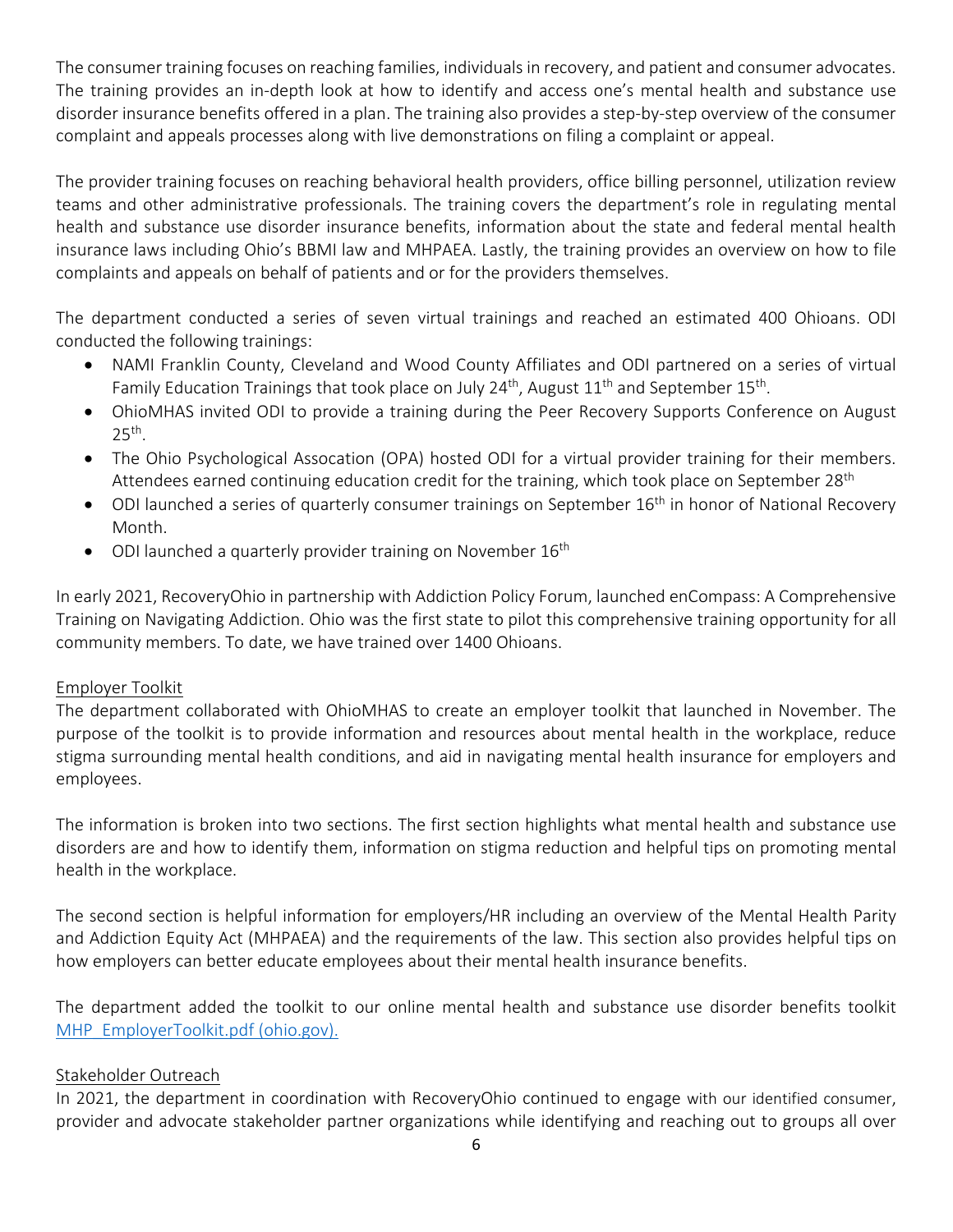Ohio that could benefit from our mental health resources and toolkit. This included engaging with other state agencies, boards and commissions, having frequent discussions with behavioral health facilities and organizations, and participating on panel and roundtable discussions. Highlights include:

- ODI connected with the agriculture community to provide information to farmers about accessing and utilizing their mental health and substance use insurance benefits. This included connecting with the Department of Agriculture's "Got your Back" campaign to share our online toolkit, discussing possible collaborative efforts with the Ohio Farm Bureau, and participating in the Ohio Farm Stress Collaborative.
- First Responders outreach and engagement with OhioMHAS and the Ohio Department of Public Safety remained a priority. This included participating in the monthly First Responder Committee calls, offering resources to first responder organizations across the state and executing a Public Service Announcement (PSA) campaign to help educate first responders about their mental health and substance use insurance benefits.
- ODI made efforts to reach into the education space in order to understand what challenges may exist for educators, school administers and behavioral health professionals when it comes to children accessing treatment and services through their parents' private insurance benefits. This included connecting with the Ohio Department of Education's Safe and Supportive School Programs team and the Ohio School Psychologists Association to help share the toolkit amongst educators, school administers and behavioral health professionals to share with families in their schools.
- ODI began hosting bi-monthly meetings with Ohio Association of Health Plans (OAHP) and their members in order to have an open dialogue with health plans in Ohio about outreach and education efforts around mental health parity.
- The department continued having conversations with providers, billing staff and utilization review teams to better understand the provider experience with private insurance plans and how the department can assist with providing resources and trainings to increase usage of the complaints and appeals processes.

## **Communications**

## Social Media

In 2021, the department continued a steady drumbeat of mental health related posts throughout the year on all our social media platforms with two surges—in May for Mental Health Awareness Month and in September (Recovery Month). In May, the department conducted a Twitter townhall and a Mental Health phone bank with WCPO in Cincinnati on May 20 (Mental Health Action Day) in collaboration with OhioMHAS, Ohio Department of Medicaid, and the Ohio Senior Health Insurance Information Program (OSHIIP). Additionally, the department ran a digital campaign targeted towards Ohio adults 18+. The campaign consisted of two 15-second engaging videos that they could see as they browsed on all of their devices. The campaign garnered 2,812,500 impressions.

In September, the department launched our in-house mental health webinar series with a consumer-focused webinar on September 21. The department promoted the event on our social media channels and asked stakeholders, partners, and sister agencies to promote it as well. 112 people registered for the event and 45 attended – a 40% attendance rate, which is in line with the national average webinar attendance rate.

Of note – for Minority Mental Health Awareness Month (July), the department created a video that was shared on all ODI social media platforms targeted towards communities of color and addressing the issue of stigma, as well as encouraging Ohioans to reach out to ODI with mental health related questions.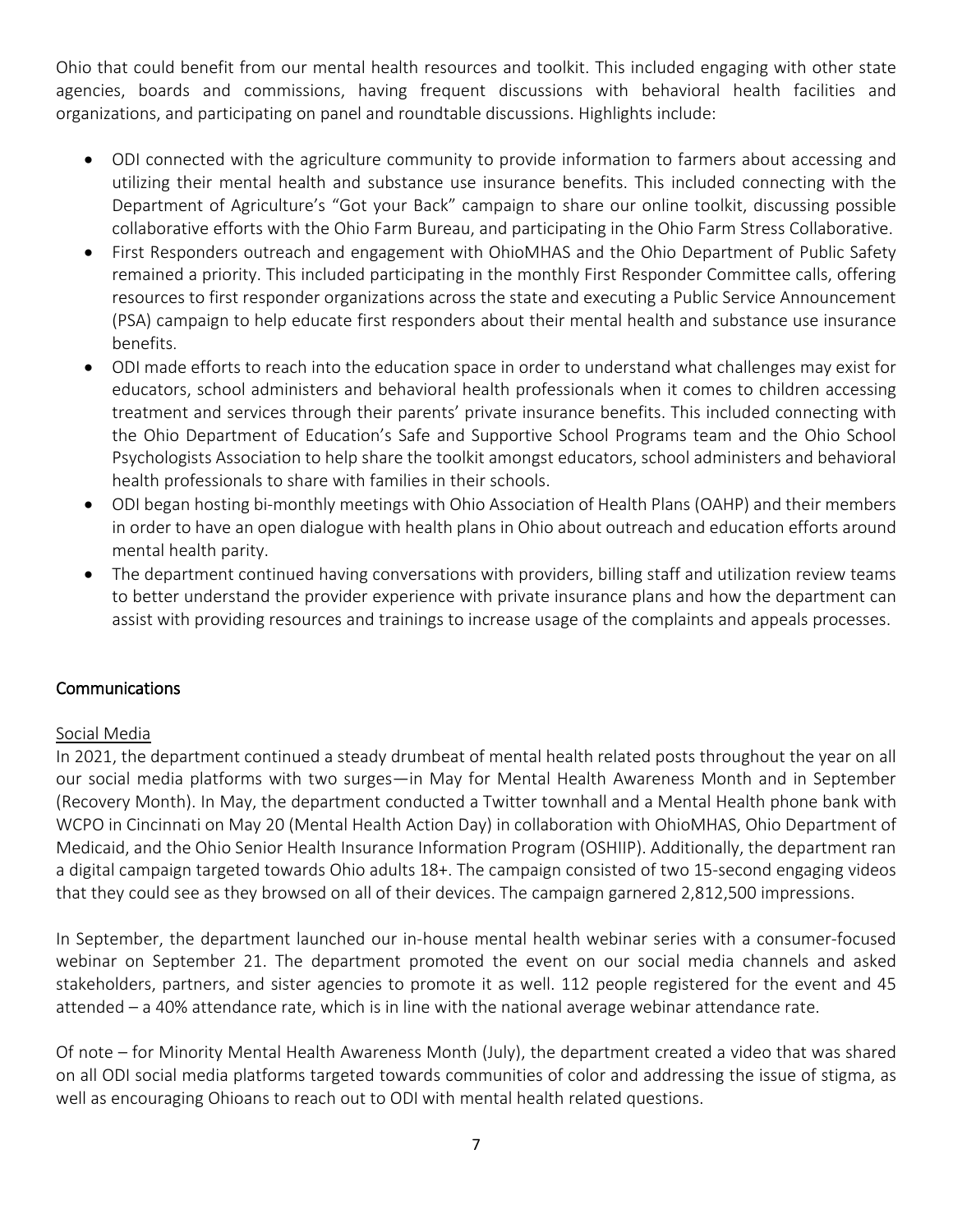## PSA Campaigns

In 2021, the department ran three mental health related PSA campaigns:

- Mental Health Awareness Campaign February/March 2021
- Mental Health Awareness Online Campaign May 2021 (detailed above)
- First Responders Mental Health PSA June 2021

The Mental Health Awareness Campaign February/March 2021 was created to communicate with parents and caregivers who might notice changes in loved ones and feel they might need mental health services. The campaign ran February 22- March 26 and primarily targeted Ohioans 18 years or older with a secondary target of Ohioans 25 years – 54 years. The media mix included broadcast television and over-the-top streaming in Cincinnati, Cleveland, and Columbus; cable television, social media, online ads, and Pandora radio statewide; and radio in Cincinnati, Cleveland, Columbus, Dayton, Toledo, and Youngstown. Total impressions for the campaign were around 40 million.

The June First Responders Mental Health PSA came about from a collaboration with OhioMHAS's former First Responder Liaison, Steve Click. He connected us to New Concord Police Chief Mindy Peck and Katie-Jean Brintlinger. Katie-Jean is the wife of a Columbus firefighter, Shane Brintlinger, who took his own life in 2019 when the mental stress of the job became too much. Chief Peck and Katie-Jean agreed to record a [30-second television](https://www.youtube.com/watch?v=w9Bjlys1WgQ)  [ad,](https://www.youtube.com/watch?v=w9Bjlys1WgQ) as well as a 30-second radio ad addressing the stigma of mental health and encouraging first responders to get help. The campaign ran August 30-September 19 on radio, streaming radio, over-the-top streaming, and digital. Total impressions for the campaign were around 3.5 million.

### Mental Health and Substance Use Disorder Online Toolkit

ODI continues to update its mental health and substance use disorder online toolkit as the department has conversations with consumers, providers, and stakeholders to ensure that the information provided is useful and relevant in the mental health and insurance space.

In 2021, the department added an "Example Questions to Ask your Health Insurance Provider" section, which provides a list of example questions for consumers to ask their health insurance provider specific to mental health and substance use disorder insurance benefits. MHP questions.pdf (ohio.gov)

The department also added the RecoveryOhio Parity Workgroup handouts and the employer toolkit to the online toolkit.

## Actions Taken in 2021: Ohio Department of Mental Health and Addiction Services

#### Increased access to care

Ohio Department of Mental Health and Addiction Services (OhioMHAS) rule 5122-29-31 was amended to create additional flexibilities in the agency's regulations governing telehealth services. The update to OhioMHAS Ohio Administrative Code section 5122-29-31, Interactive videoconferencing, Amended OAC rule 5122-29-31, now entitled "Telehealth," updates and clarifies policies related to the provision of telehealth services. In addition to filing emergency telehealth rules, the department is providing technical assistance to behavioral health providers on clinical and operational best practices in telehealth.

## Providing Real-Time Connection to Expert Help

OhioMHAS continued to promote the Ohio CareLine which was launched in April 2020 as the state ramped up efforts to help Ohioans struggling with pandemic-related anxiety, depression and stress. It provides an immediate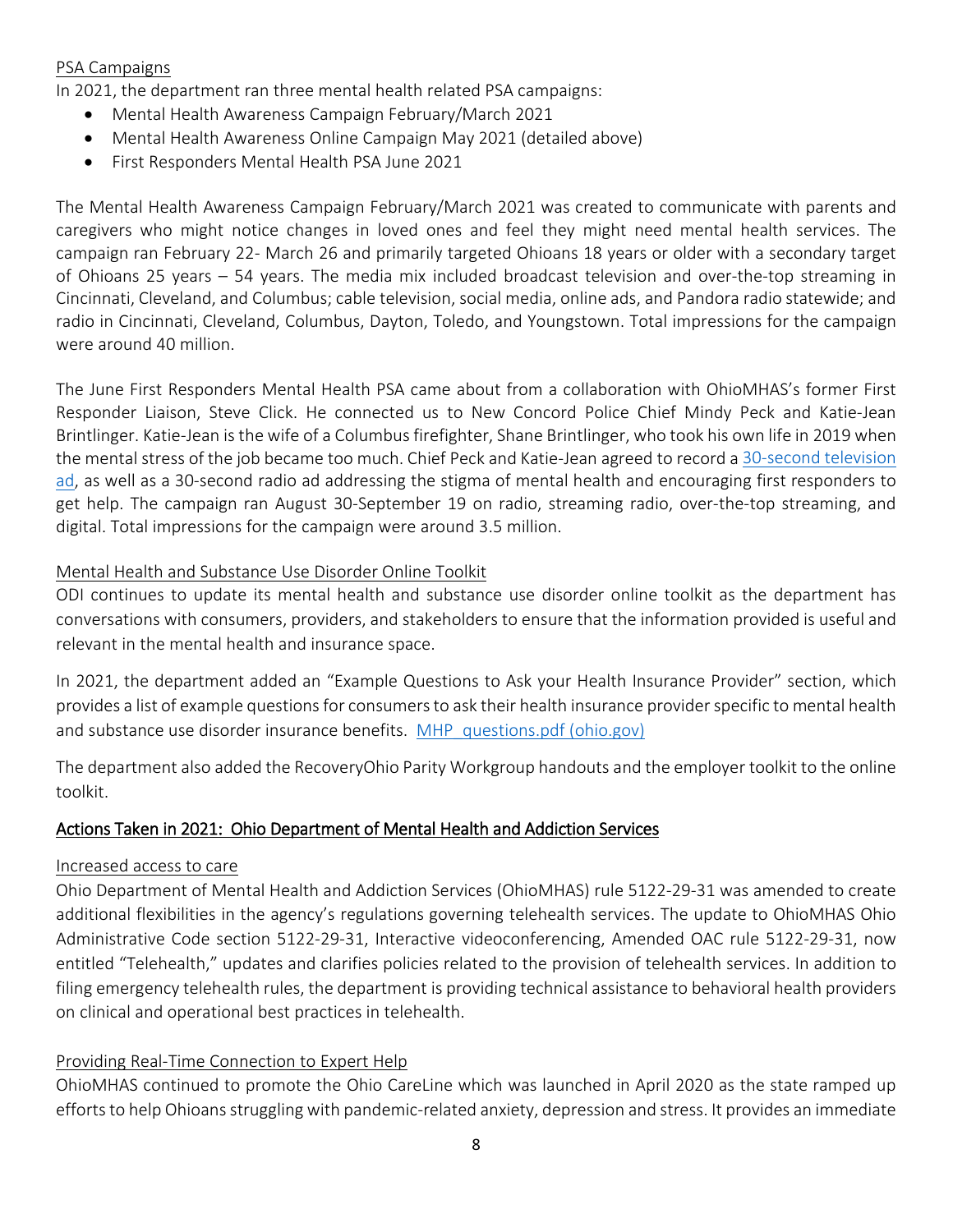service by connecting callers with trained support professionals who can also make connections to local care. The CareLine, which can be reached at 1-800-720-9616, operates 24 hours a day, 7 days a week, and nearly 8,000 Ohioans have used the service to seek help, information, and referrals to local mental health and addiction prevention, treatment, and recovery supports. HB 110, the biennial operating budget for FY 22 and FY 23 included \$950,000 over the biennium to further improve and support the CareLine.

OhioMHAS continues to invest in building a quality crisis services system, a critical part of the overall continuum of care. Crisis services provide needed assistance to Ohioans and their families before an emergency occurs, rapidly respond to and stabilize a person while they are experiencing a crisis and make strong connections to community-based treatment services and needed supports after a crisis occurs. OhioMHAS is also leading the state's effort to implement 988, the new three-digit number for the National Suicide Prevention Lifeline, which will be a front door into the state's crisis system when it launches nationwide in July 2022. This transition will improve Ohio's ability to quickly connect Ohioans experiencing a mental health or addiction crisis with an appropriate response and connections to community behavioral health treatment and resources.

In November 2021, OhioMHAS launched TreatmentConnection.com, a public online portal that enables people to anonymously self-screen and seek mental health and addiction treatment for themselves or others from nearby providers. It provides Ohioans living with mental illness and addiction another way to access accurate information about the services available in their community, as well as the ability to reach out to those service providers to begin potentially life-changing conversations. This service was initially launched in Northeast Ohio to residents of Ashtabula, Cuyahoga, Geauga, Lake, Lorain, Portage, and Summit counties, and the department expects to expand the tool statewide in 2022.

# Ongoing Efforts in 2022:

# Ohio Department of Insurance

- Research and Actuarial Analysis of Mental Health and Substance Use Disorder Benefits will be completed in spring 2022. This RFP will help the department get an in-depth review of what types of benefits are being offered in fully-insured private insurance plans versus Medicaid plans.
- Conducting and growing trainings will continue to be a priority for the department including offering quarterly consumer and provider trainings beginning in January and identifying collaborative opportunities with various stakeholders to partner with.
- Employer outreach will continue to be a priority for the department. With the launch of the employer toolkit, the department will find ways to engage with various employer stakeholders including the Ohio Business Roundtable, The Ohio Chamber of Commerce, The National Federation of Independent Business and others in order to understand the challenges facing employers when it comes to navigating mental health and substance use disorder insurance benefits and stigma reduction in the workplace.
- ODI will continue exploring opportunities to reach Ohioans across the state regarding their mental health and substance use disorder insurance benefits. The department is exploring new outreach ideas for the minority community, veterans, first responders, teachers, school mental health professionals, and families. ODI will also continue to engage with the provider community including local boards, commissions, free standing facilities and provider advocacy organizations to identify areas of collaboration.